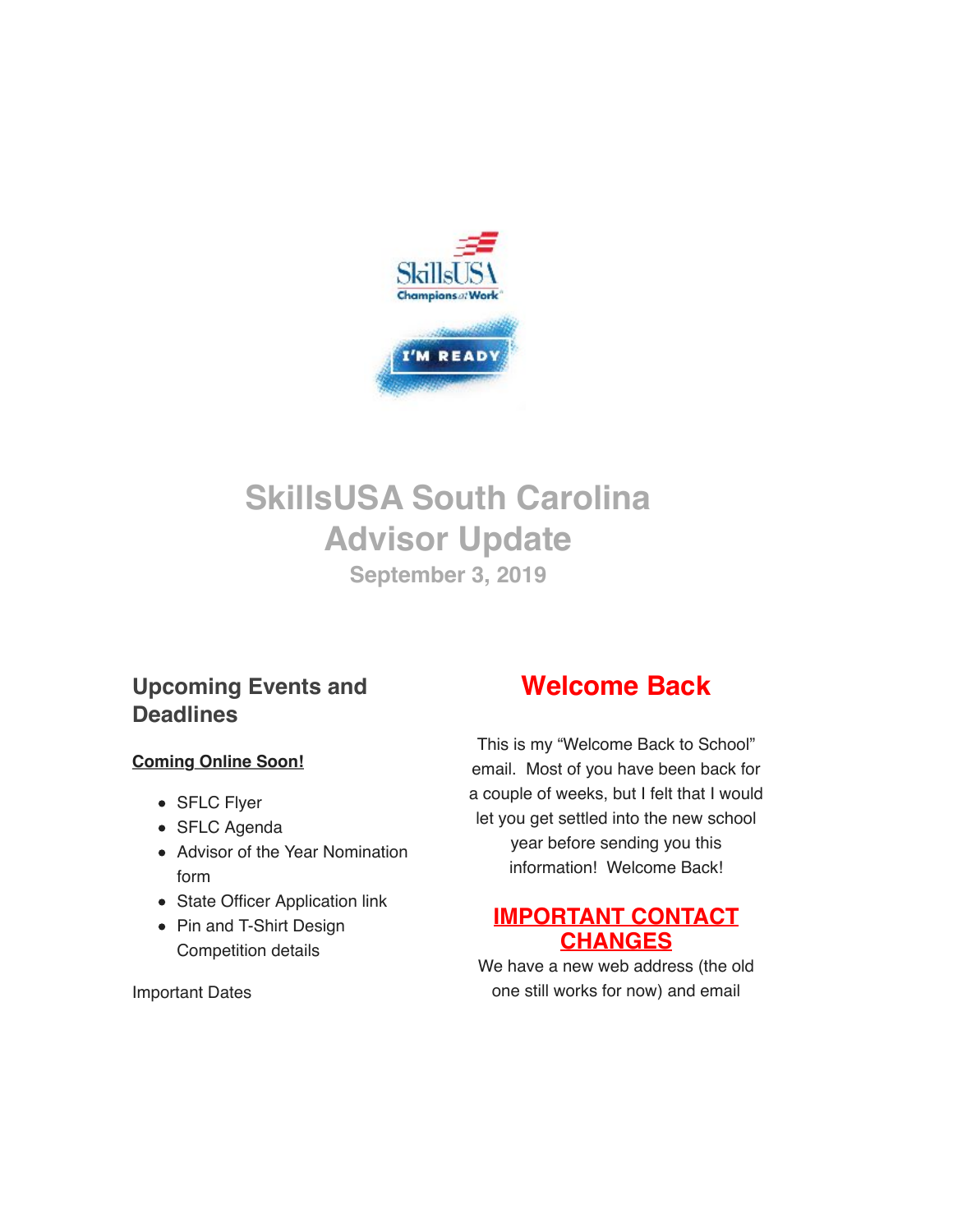- 9/6 SFLC Registration Opens
- 10/9 SFLC Regular Registration Deadline
- 10/18 SFLC Late Registration Deadline
- 11/8-9 SFLC (State Fall Leadership Conference, Summerton)

address. The old Gmail address will still be monitored but please change my contact information in your address book/contacts.

> Website – [skillsusasc.org](http://skillsusasc.org/) Email – [rkalk@skillsusasc.org](mailto:rkalk@skillsusasc.org)

# *Membership, Fall Conference and More!*

### **Calendar**

The SkillsUSA South Carolina Calendar is available on the SkillsUSA South Carolina website at [skillsusasc.org/downloads](http://skillsusasc.org/downloads).

#### **Membership Year Open**

This year, the membership deadline is **Sunday, March 1, 2020**. Although this deadline is several months off, there are many advantages to going ahead and completing the membership process now. Help **all** of your students obtain **all** of the benefits that goes with being a member of SkillsUSA. Too often the deadline comes and goes, and advisors forget to make sure that their students are registered as a member and that the payment has been processed.

**To be able to compete at the Spring State Leadership and Skills Competition in March, all contestants and their advisors MUST be paid members no later than March 1, 2020.** 

- Student membership is \$15 (this includes both state and national). School chapters should have at least 10 student members.
- Professional membership is \$30 The 2020 technical standards (accessible early October) are accessed through your Professional Membership.

Go ahead and register both you and your students as members now so that you will all be able to take advantage of being a member for the entire year. Go to <http://www.skillsusa-register.org/Login.aspx> to update/create your membership and add your students. Make sure to **SUBMIT** all members and request that your finance department process the payment. Of course, additional members may be added later in the year.

**Note:** If your school has an outstanding invoice with SkillsUSA, that invoice must be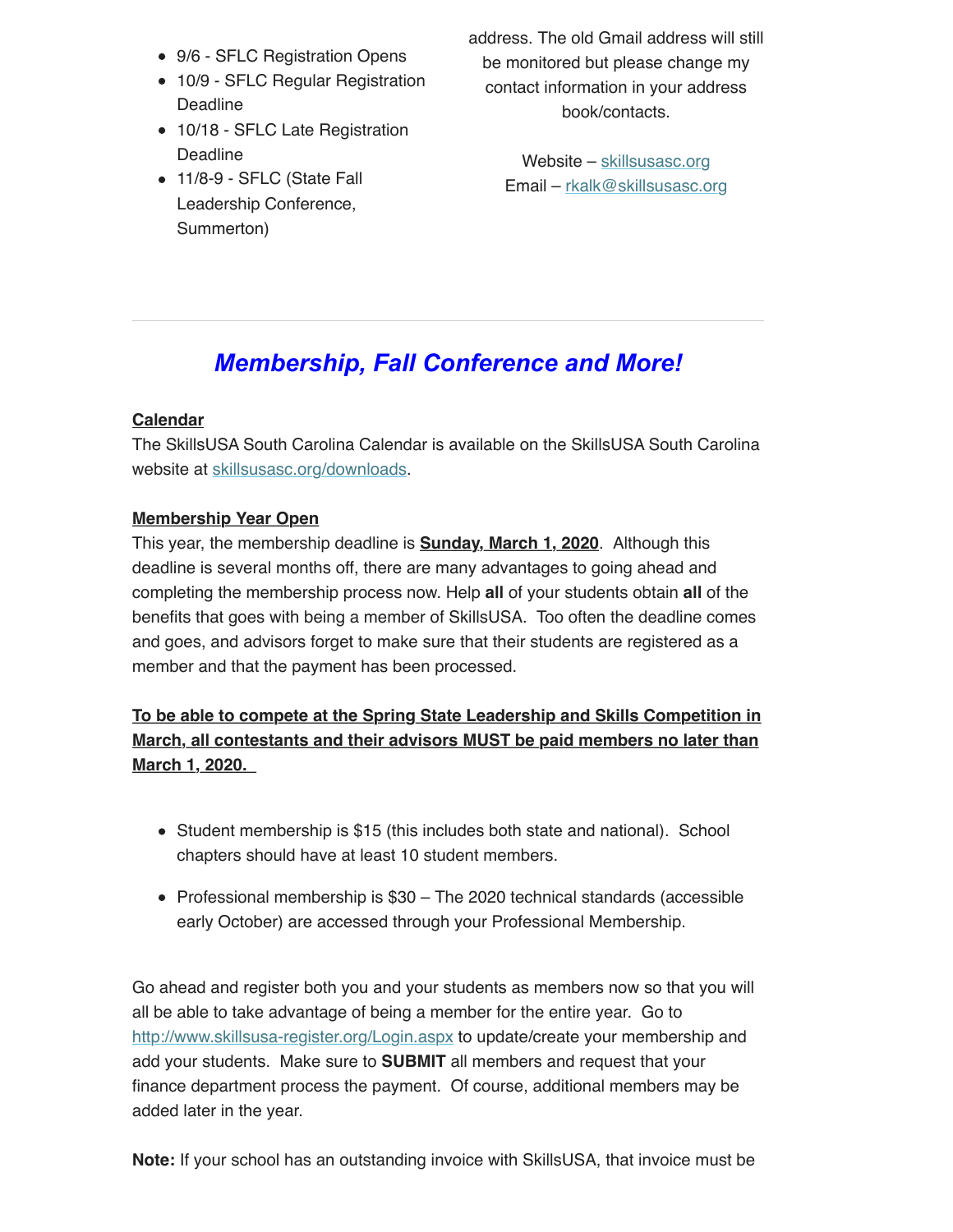paid prior to being able to register anyone from your school.

#### **Fall Leadership Conference**

This year we will hold one statewide State Fall Leadership Conference (SFLC) at Camp Bob Cooper in Summerton. The conference is Friday, November 8 – Saturday, November 9. The conference will begin Friday at 5:30 PM and conclude by 3 PM on Saturday. We are offering a **REGULAR REGISTRATION cost of \$35 per participant – DEADLINE October 9!** Late Registration is \$45 with the **Late Registration deadline of October 18.** SFLC attendees do **not** have to be current SkillsUSA members. This State Officer led leadership conference is a great opportunity for your members to get fired up and see what SkillsUSA is about. They may also come home with a great prize!

Dinner on Friday and breakfast and lunch on Saturday are included. All participants will need to bring bedding and towels. Additional information will be forthcoming.

Registration for the State Fall Leadership Conference **MUST** be made through your national SkillsUSA account. If you do not have an account, you will need to set one up prior to registering for the Fall Leadership Conference. Once you have entered all of your registrations into the system, make sure to choose the "**Submit"** tab and print a copy of your invoice. Payments are due by Friday, November 1. Rooms and meals must be planned ahead of time, so it is important that payment be made by the due date. It will be difficult to process payments onsite. **Registration will open on Friday, September 6**.

The only changes allowed after the October 18 deadline are substitutions. Since rooms are dormitory style, a substitute may be made but **MUST** be the same gender. Also, notification of the substitution **MUST** be made to the conference email address ([rkalk@skillsusasc.org\)](mailto:rkalk@skillsusasc.org) no later than Friday, November 1. There will be no refunds or credits after the October 18 Late Registration Deadline.

Instructions will be posted under the "SFLC" tab on the SkillsUSA South Carolina website at [https://www.skillsusasc.org](https://www.skillsusasc.org/) by September 6.

#### **Potential New Competitions**

We are always looking at potential new competitions for the Spring Conference. A form to request a new contest is located on the state website under the downloads ([skillsusasc.org/downloads](http://skillsusasc.org/downloads)). The new competition can be either a new State Only competition or a contest that we don't currently hold that is held at NLSC. The form details all of the requirements for a new competition to be considered at the state level. If you have any questions regarding this process, please let me know.

#### **State Trainer**

Alumni Member, Madison Kenney, has been trained as the **SkillsUSA South Carolina State Certified Trainer - Foundation Training & Facilitator**. At your request, Madison can come to your school and host a workshop on the SkillsUSA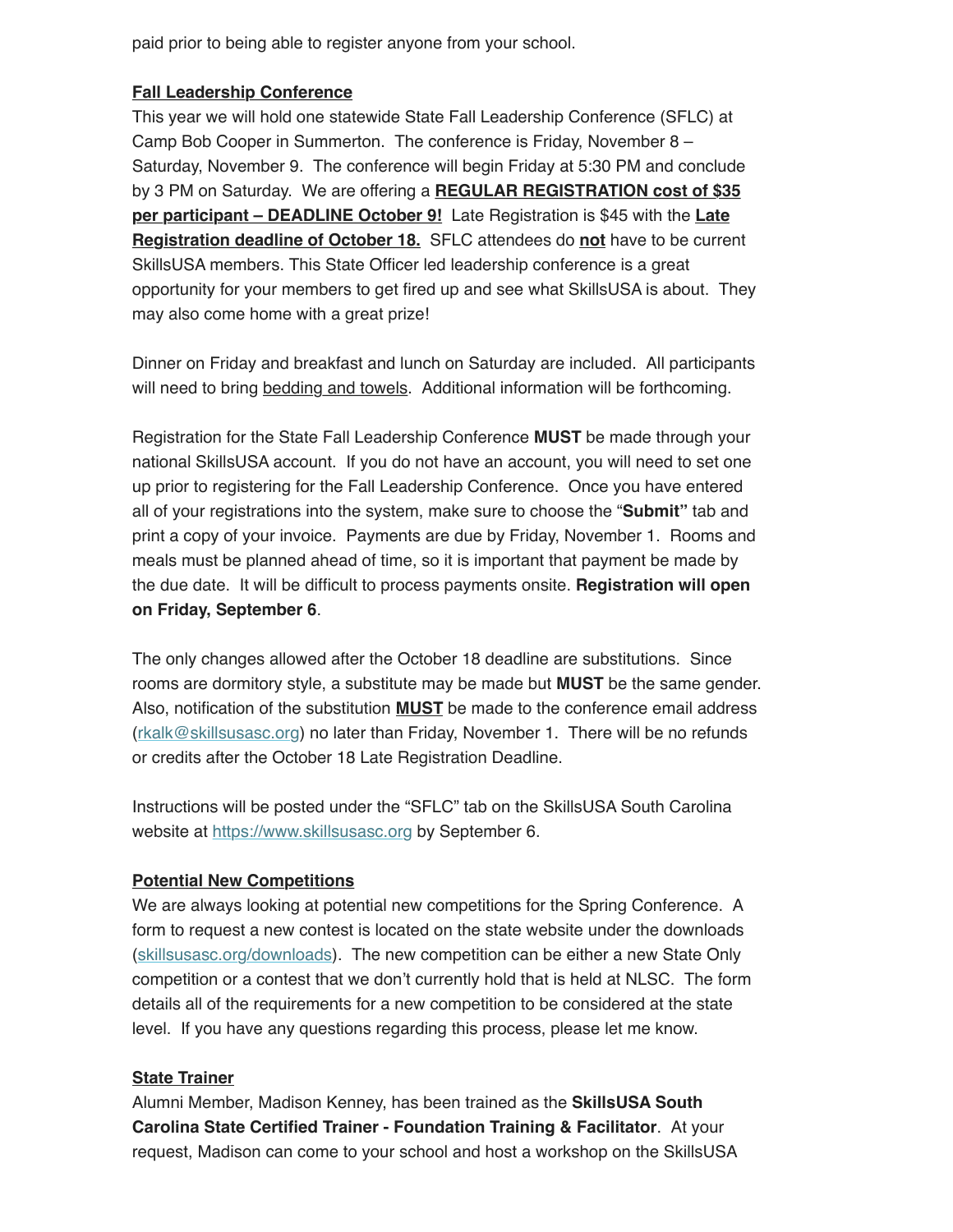Framework and the Chapter Excellence Program (CEP) for your advisors. If you are interested in having one of these training workshops for your school or district, please email your request to [rkalk@skillsusasc.org.](mailto:rkalk@skillsusasc.org) There is no cost to the school to have Madison conduct this training for you.

#### **Career Essentials Experiences**

Please remember that the student member **Professional Development Program (PDP)** was replaced by **Career Essentials: Experiences**. These experiences are just one part of the **Career Essentials Suite**. The **Career Readiness Curriculum (CRC)** is still available but has been rebranded as part of the **Career Essentials Suite**. **CRC** has been replaced by **Career Essentials: Foundations**.

For more information and a preview of this exciting curriculum, go to <http://www.careeressentials.org/>.

#### **National Champion Banners**

Have you had a National Gold, Silver or Bronze Medalist since 2010? National Champion Banners are now available from 2010 - 2019. If you had a national medallion winner since then, you can order a banner for your school – they are just a bit pricey!

You have until [September 15](http://airmail.calendar/2019-09-15%2012:00:00%20EDT) to get these ordered!!

NATIONAL CHAMPION BANNERS (Pre-Order Window Open)

- National Champion Banners orders can be placed by anyone at: [https://skillsusabannerstore.mybrightsites.com/](https://protect2.fireeye.com/url?k=e6a4ed74-bae5915b-e6a621be-0cc47a6d17a8-3dc4169544174414&q=1&u=https%3A%2F%2Fskillsusabannerstore.mybrightsites.com%2F)
- Orders will be accepted until [September 15](http://airmail.calendar/2019-09-15%2012:00:00%20EDT)th when the window closes, and banners will begin to ship from the factory in late October 2019.
- Schools will be responsible for the cost of National Championship Banners.
- Please feel free to share this information with your members and other **Advisors**

For help with other order questions, please contact Kim Henderson at khenderson@egroupengage.com for assistance.

### **State Champion Banners**

If you did not receive your championship banner from the South Carolina State Conference because we did not have one for you, I need to know so I can order that in October when I order our championship banners for the 2020 state conference. If we did not have the banner at SLSC then there is no cost to the school. I can go back to 2018 on the State Banners. You may also request a replacement/additional banner if you need one (the cost is \$15/banner).

### **Help is Only a Call, Email or Chat Away!**

Hotline operators are ready to answer your questions on how to start a new chapter, engage chapter members and strengthen an existing chapter. Operators are on call